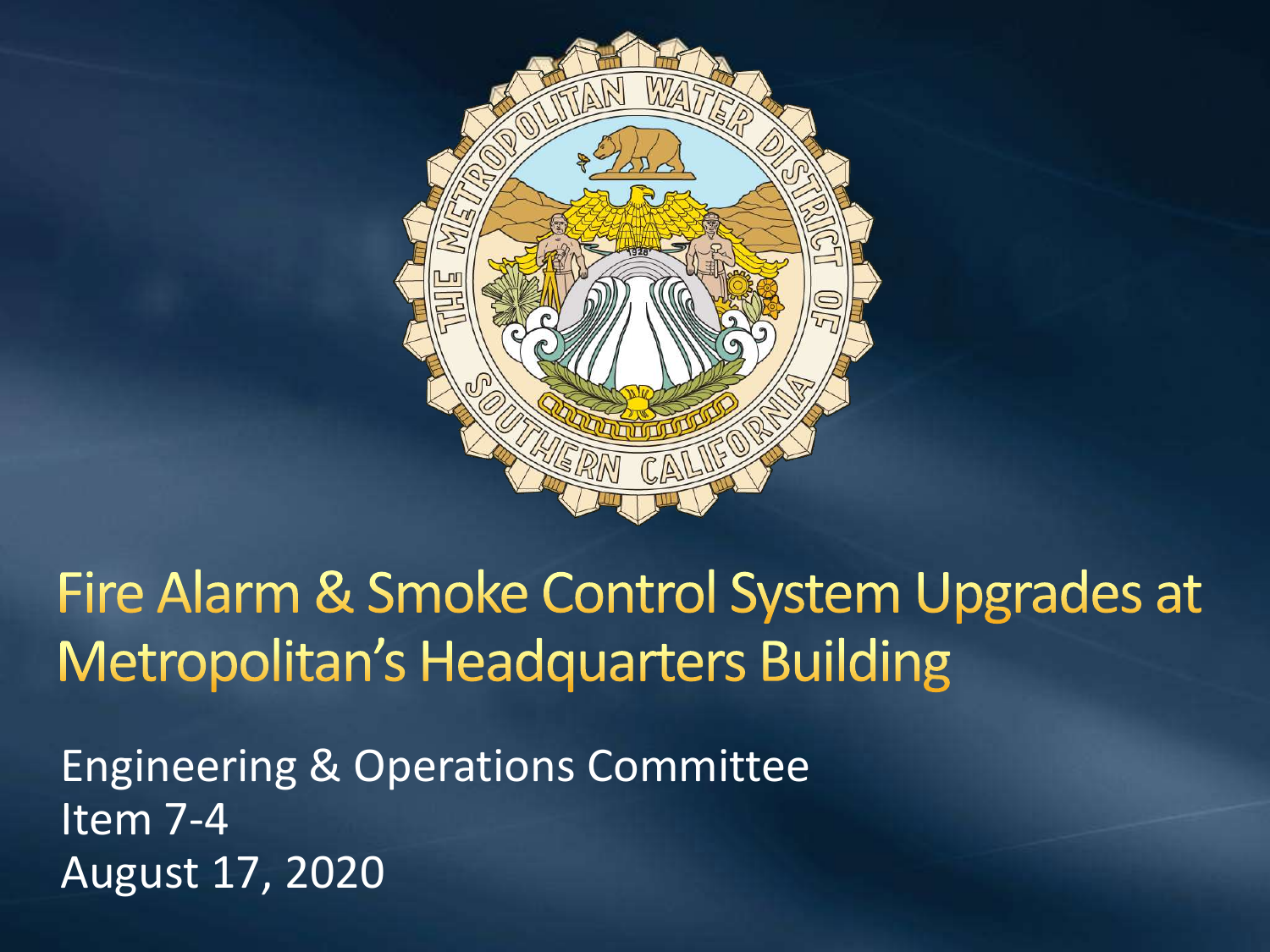### **Current Action**

Award a \$13,999,000 contract to Bernards Bros., Inc. for fire alarm & smoke control system upgrades

Authorize an increase of \$1.5M to an agreement with Lee & Ro, Inc. for a not-to-exceed amount of \$4M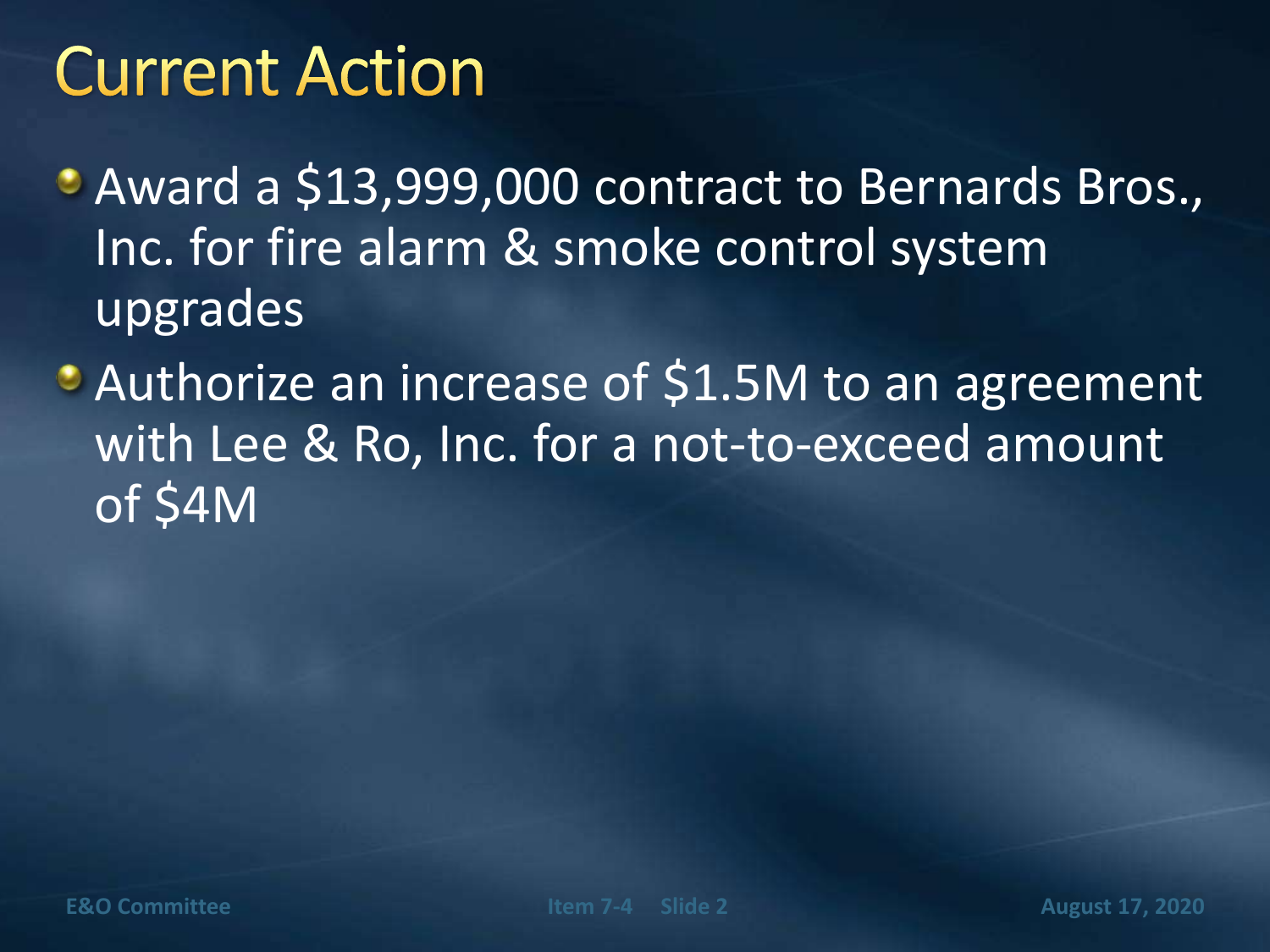# **Background - Fire Alarm & Smoke Control System**

- **Headquarters** 
	- <sup>1</sup> 12 story high rise
	- **5 story wing**
	- 2 story parking garage
- **Aging equip. difficult** to maintain & repair
- **C** Replacement parts unavailable

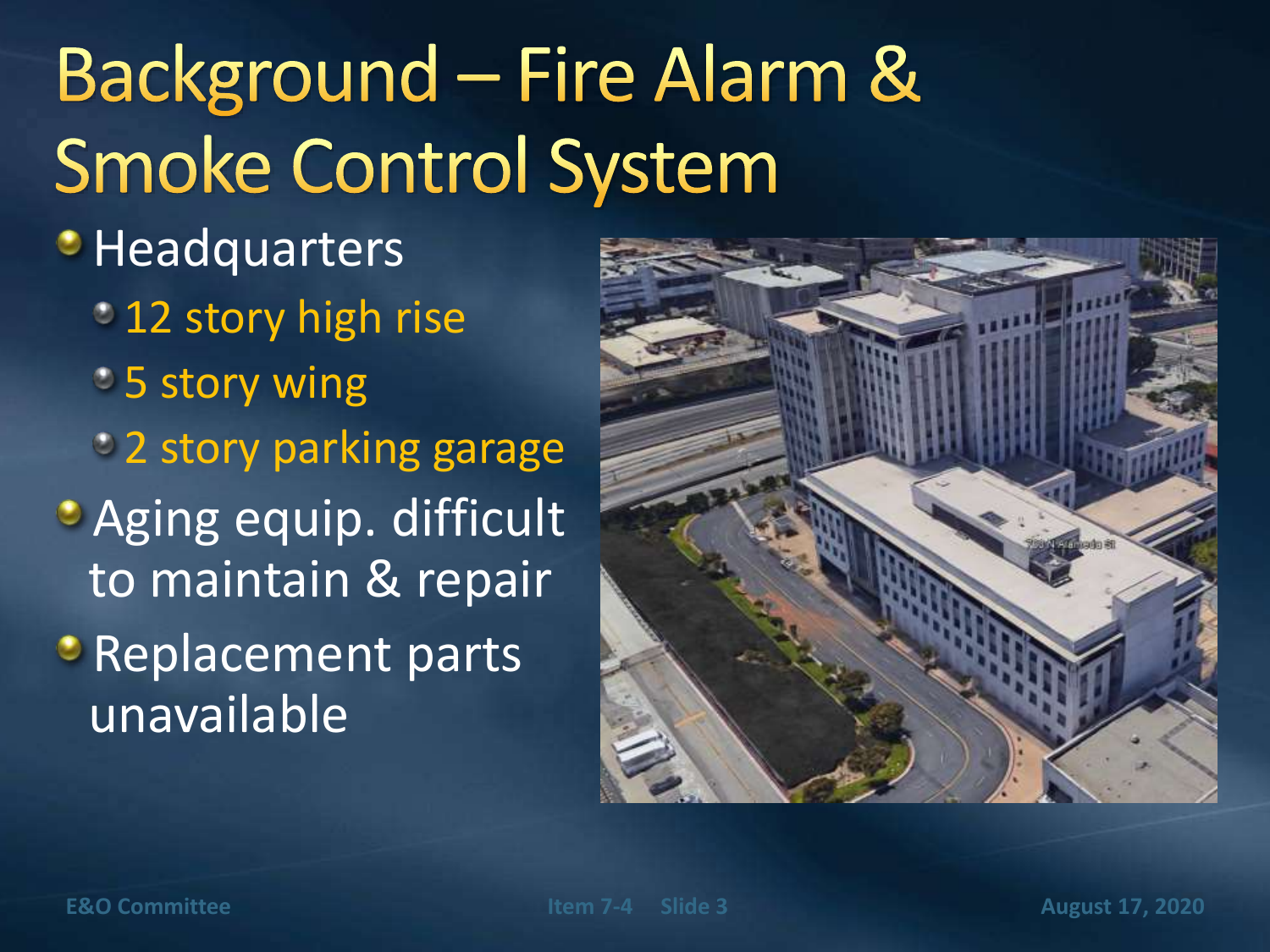## Objectives

**• Replace aging equipment** 

- **Increase system reliability & safety capabilities**
- **Ensure consistency with current code**



#### **Fire Alarm & Smoke Control Systems**

**E&O Committee** *Item 7-4* **Slide 4 <b>August 17, 2020**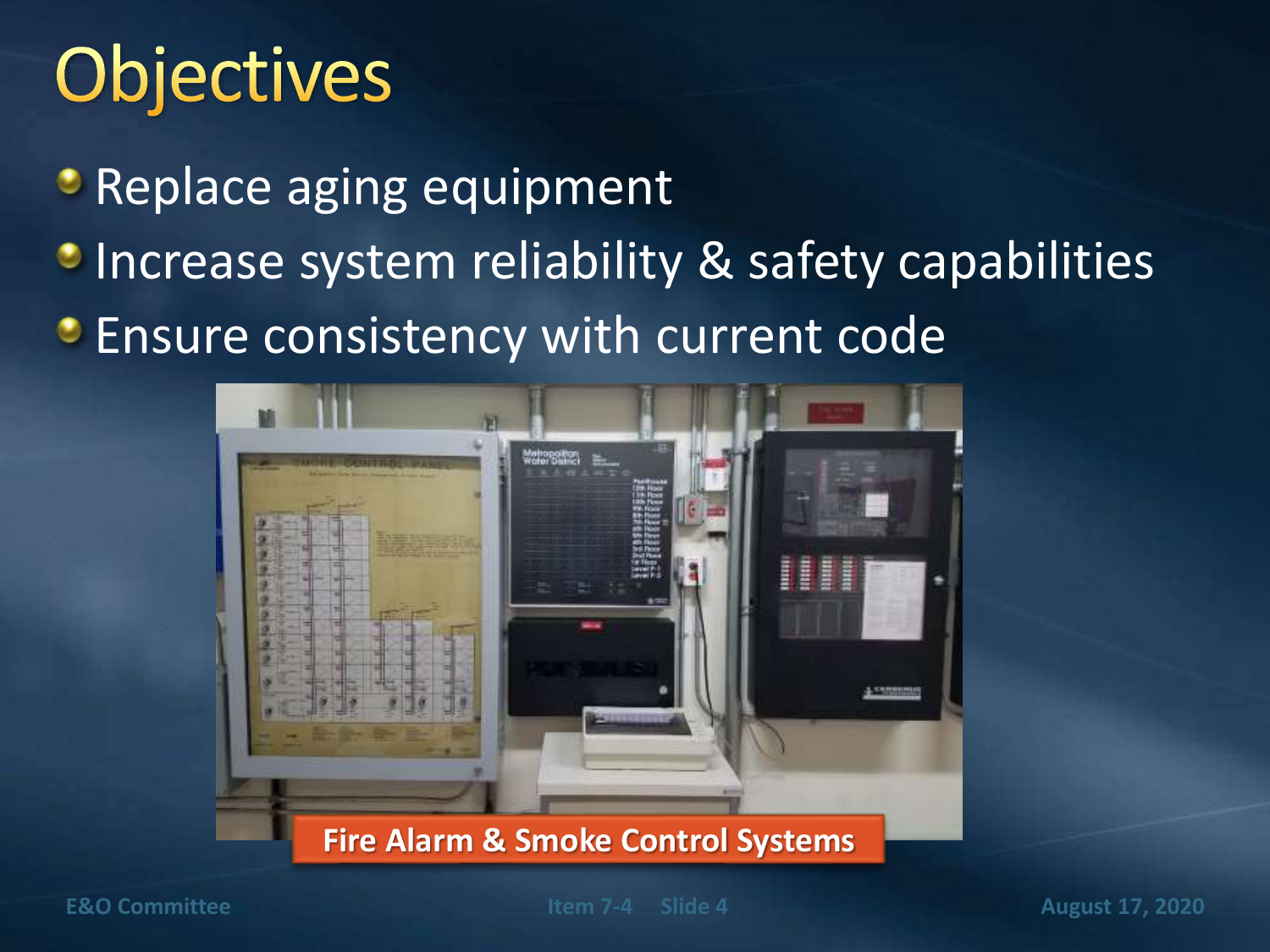### **Alternative Considered**

- **Continue to maintain current system** 
	- Aging equipment is difficult to maintain & repair
	- **Existing system cannot be modified to meet the** current fire code
	- **Disruptive to business operation if the system** becomes unrepairable
- **Advantages of selected option** 
	- **Ensures long-term viability of system**
	- Enhances occupant safety & infrastructure integrity
	- Provides full compliance with current fire code

**E&O Committee Item 7-4 Slide 5 August 17, 2020**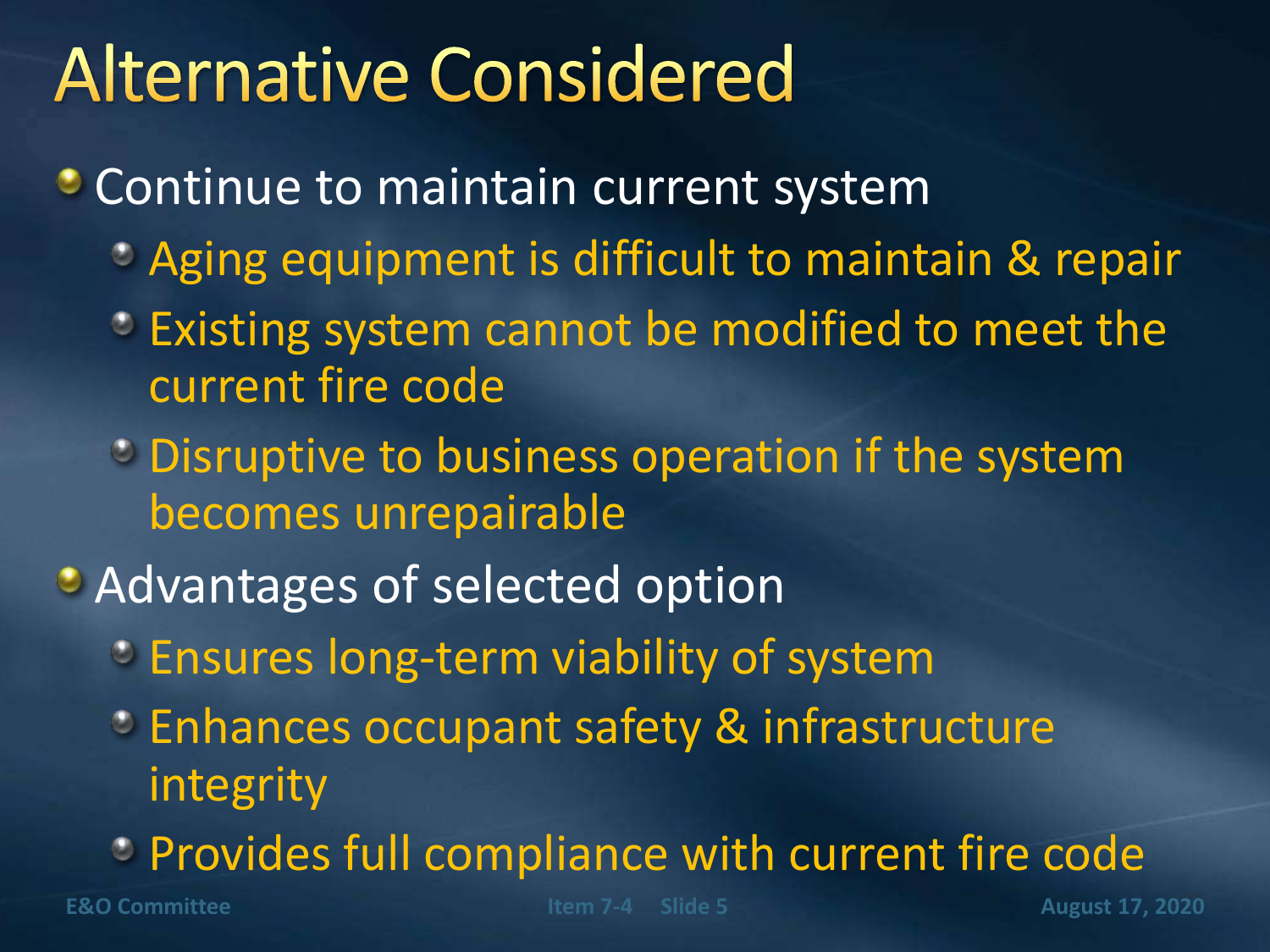# **Scope of Work**

#### **Contractor**

- **C** Replace fire alarm system
- Upgrade smoke control system
- **Replace carbon monoxide system**
- <sup>3</sup> Install new emergency responder radio system
- <sup>o</sup> Integrate fire alarm, smoke control, carbon monoxide monitoring & fire protection systems into bldg. management system

### **• Metropolitan**

- **Construction inspection**
- **IT network system installation**
- **Submittal review & record drawings**
- Project mgmt., permitting & enviro. monitoring

**E&O Committee Item 7-4 Slide 6 August 17, 2020**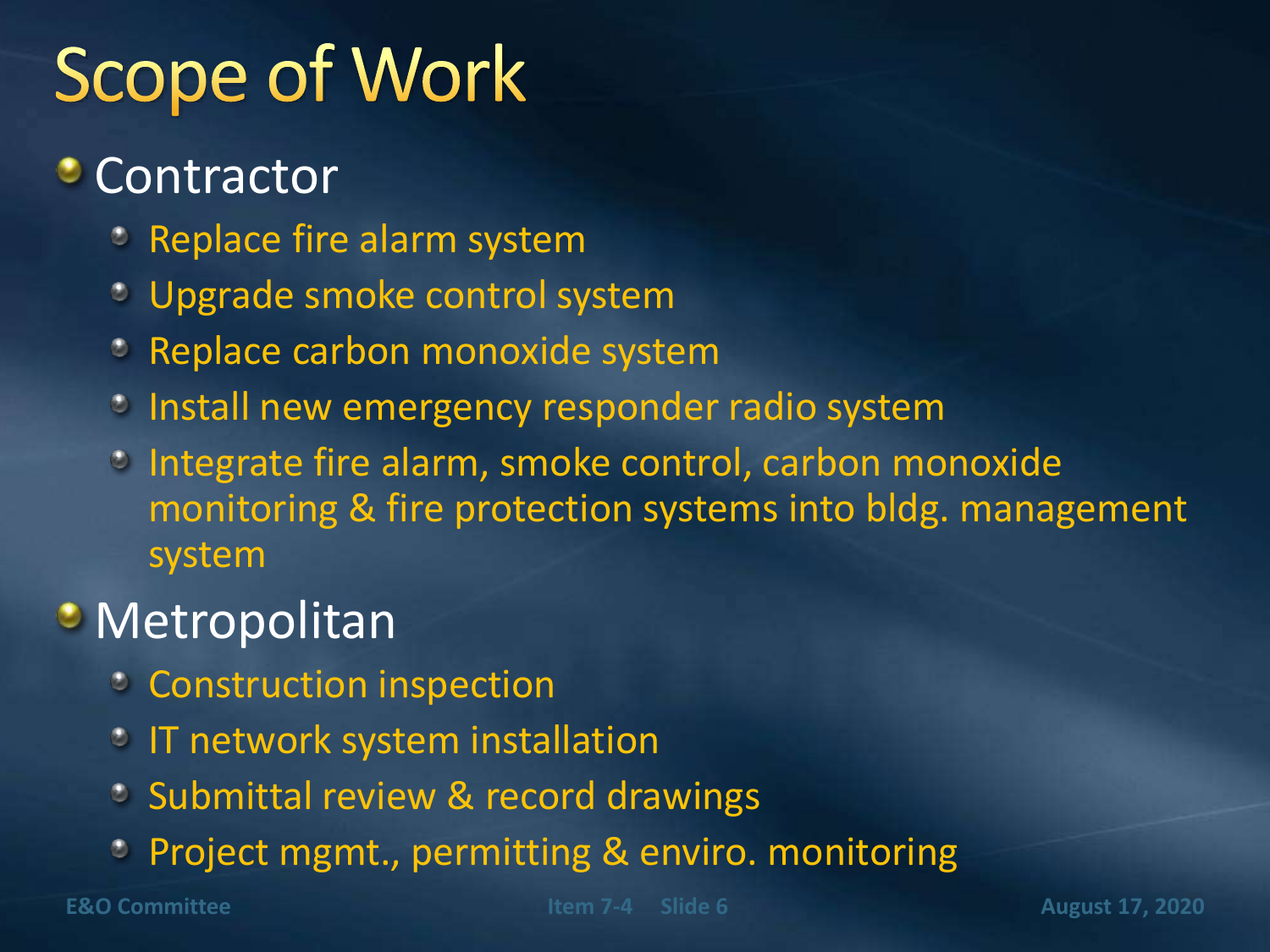| <b>Bid Results</b><br>Specifications No. 1962 |                      |
|-----------------------------------------------|----------------------|
| <b>Bids Received:</b>                         | <b>July 8, 2020</b>  |
| No. of Bidders:                               | $\mathbf 1$          |
| Low Bidder:                                   | Bernards Bros., Inc. |
| Low Bid:                                      | \$13,999,000         |
| <b>Engineer's Estimate:</b>                   | \$13,500,000         |
| <b>SBE Participation*:</b>                    | 25%                  |
|                                               |                      |

#### \*SBE (Small Business Enterprise) participation level set at 25%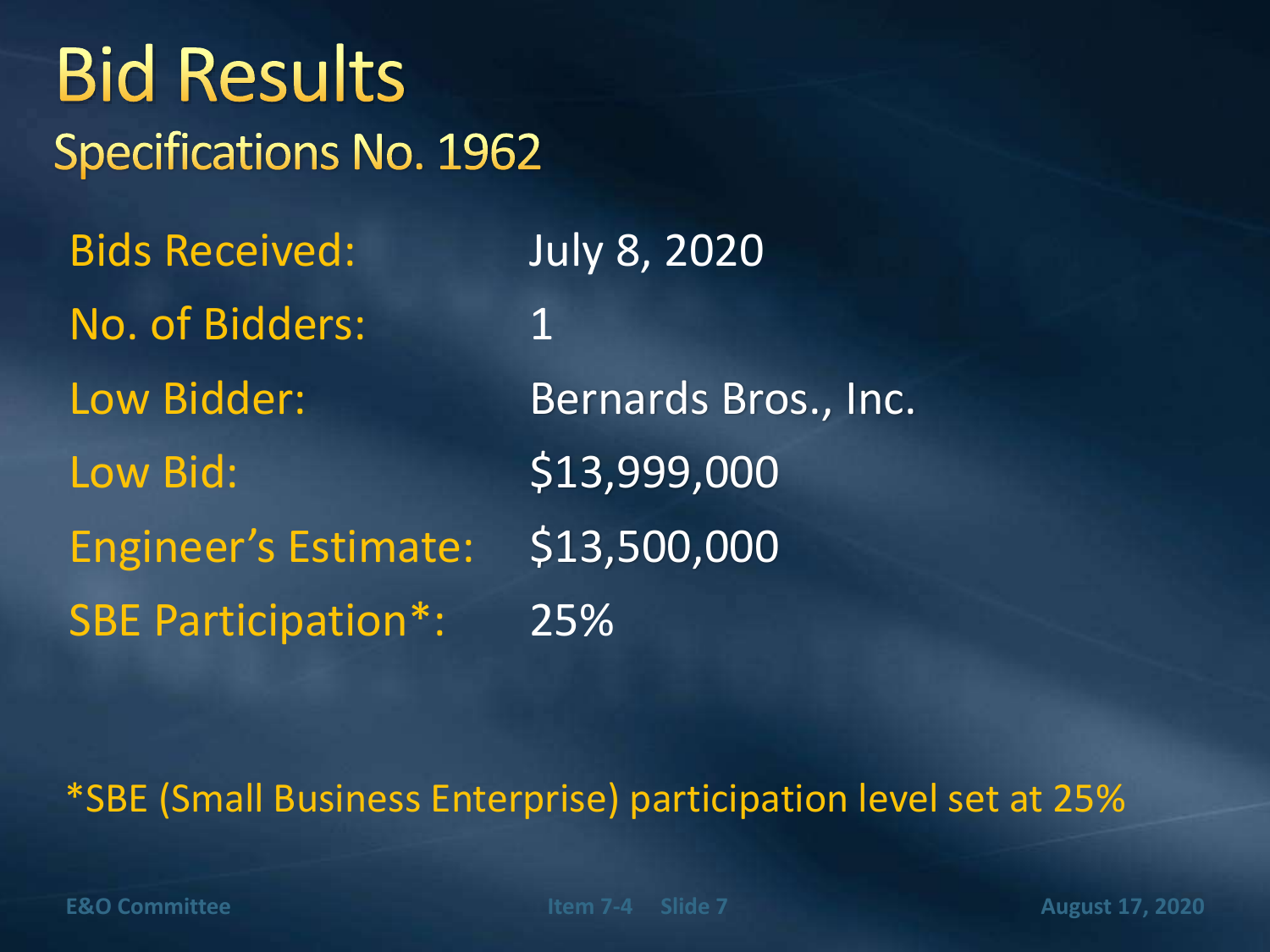### Consultant

**C** Lee & Ro, Inc. – Amendment to Agreement Engineer of Record Construction Support Work Review submittals Advise Metropolitan on RFIs Preparation of record drawings Specialized certified deputy inspectors SBE participation level - 100% Requested increase - \$1.5M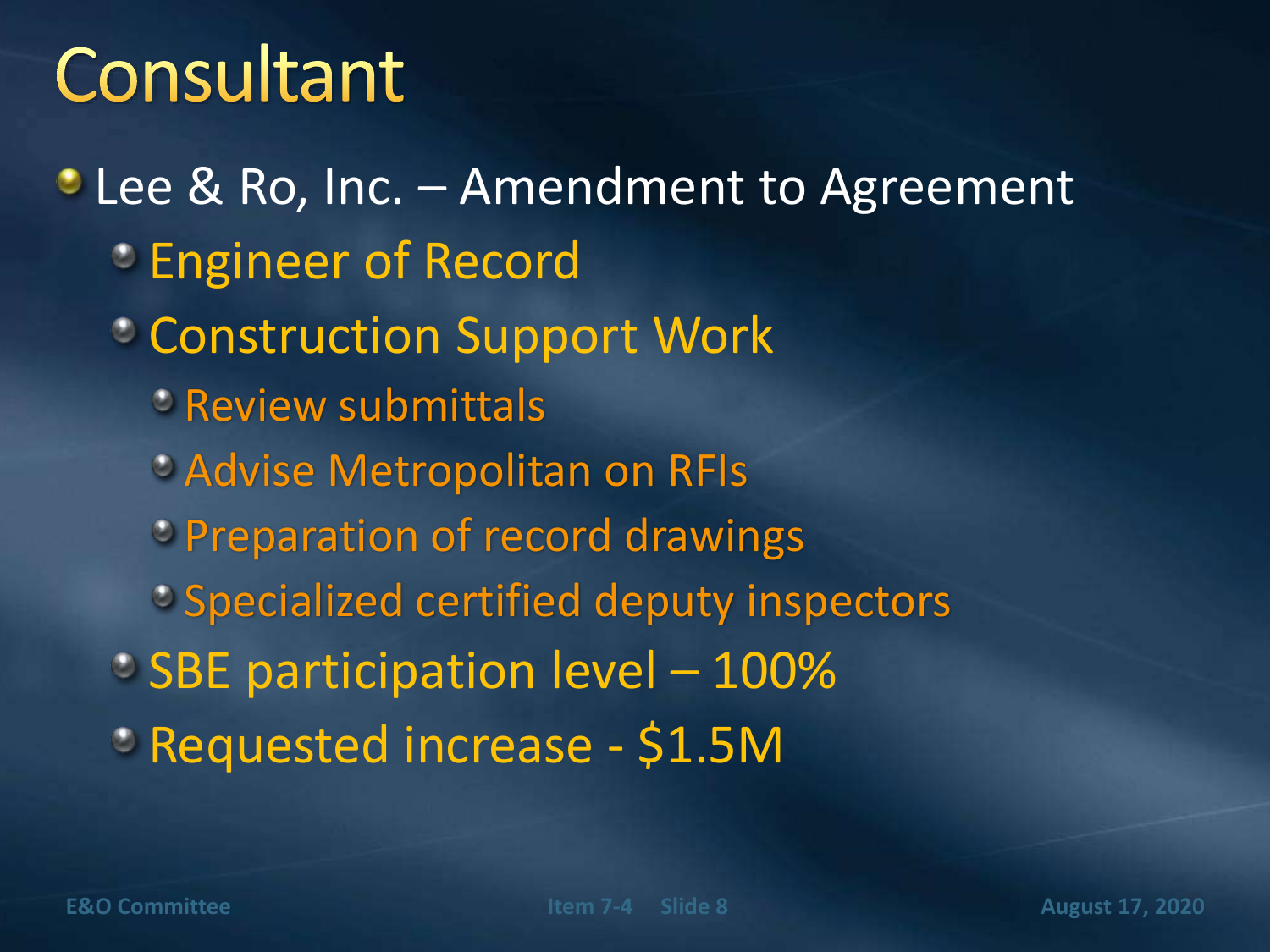### **Allocation of Funds**

**Contracts** Bernards Bros., Inc. 613,999,000 Metropolitan Labor Contract Admin., Envir. Monitoring & PM \$ 576,000 Submittal Review & Record Drwgs.  $$660,000$ Construction Insp. & Support  $$1,490,000$ District Force Construction **\$ 733,000** Materials & Incidentals **Materials** 6 595,000 Professional Services **\$ 1,500,000** Remaining Budget 5 1,487,000

Total \$ 21,040,000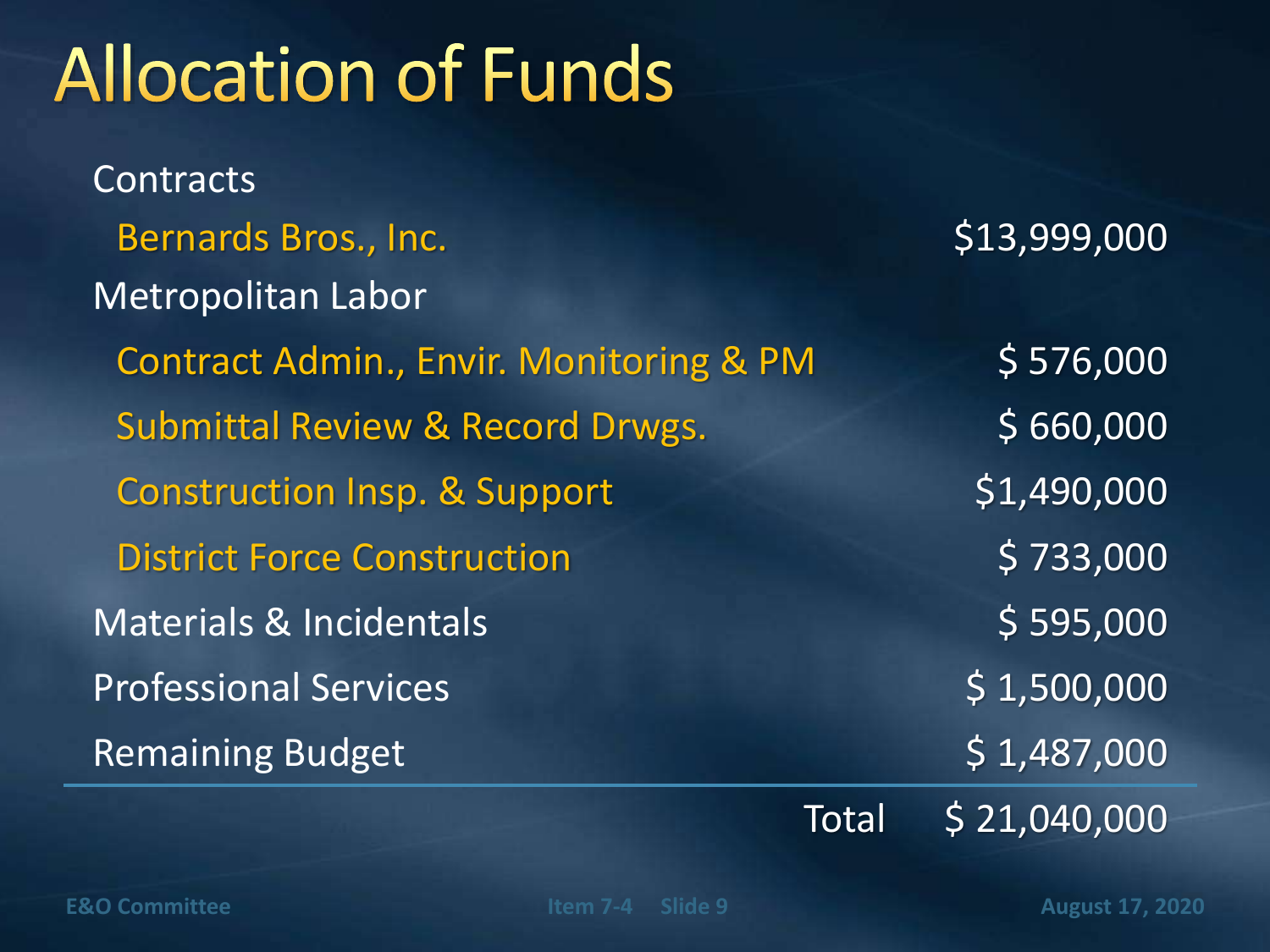### Schedule

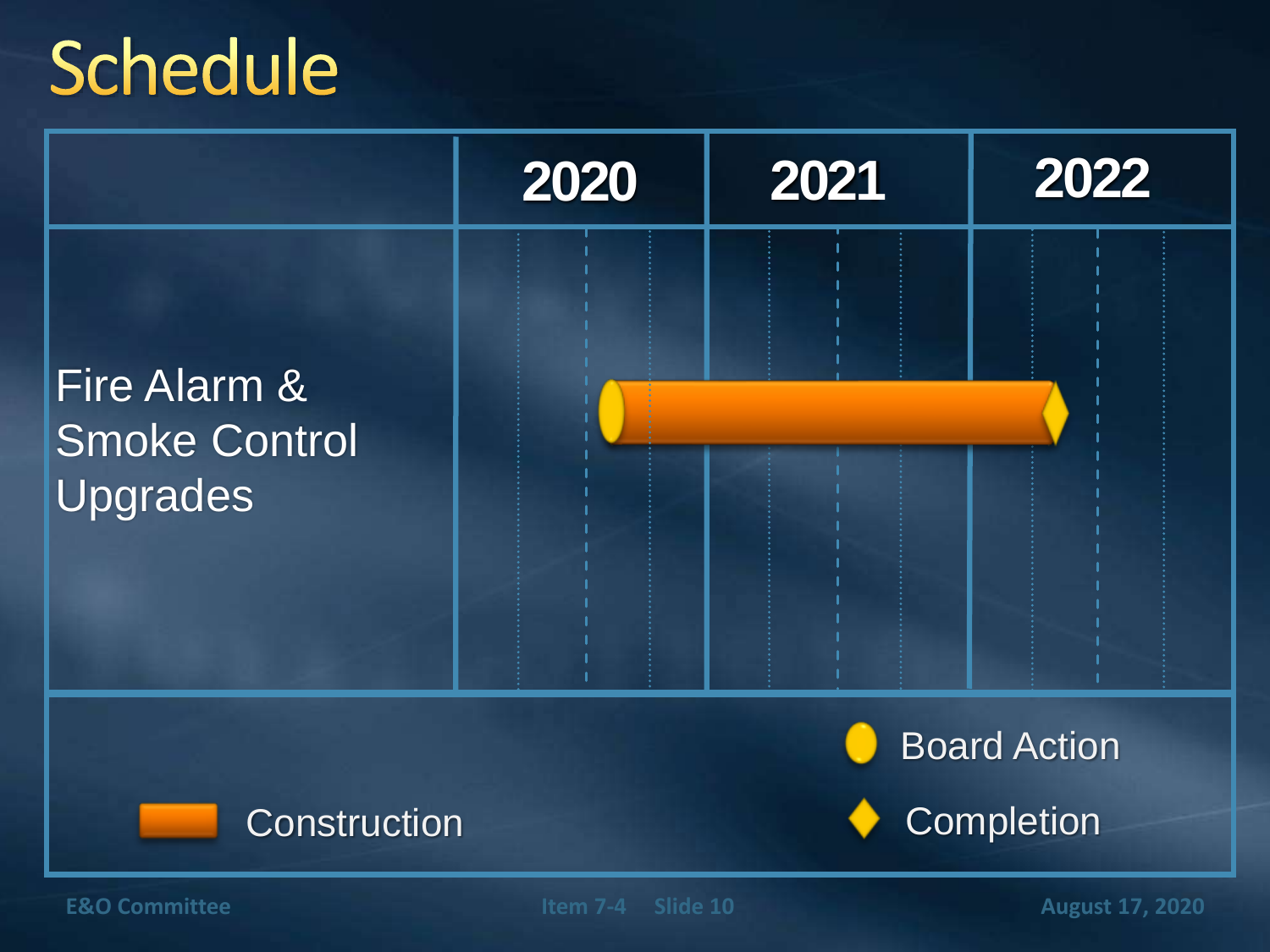### **Board Options**

• Option #1

Award a \$13,999,000 contract to Bernards Bros., Inc. for fire alarm & smoke control system upgrades at Metropolitan's Headquarters Building; and

Authorize an increase of \$1.5M to an agreement with Lee & Ro, Inc. for a new notto-exceed total of \$4M for specialized inspection and technical support

• Option #2 Do not proceed with the project at this time

**E&O Committee Item 7-4 Slide 11 August 17, 2020**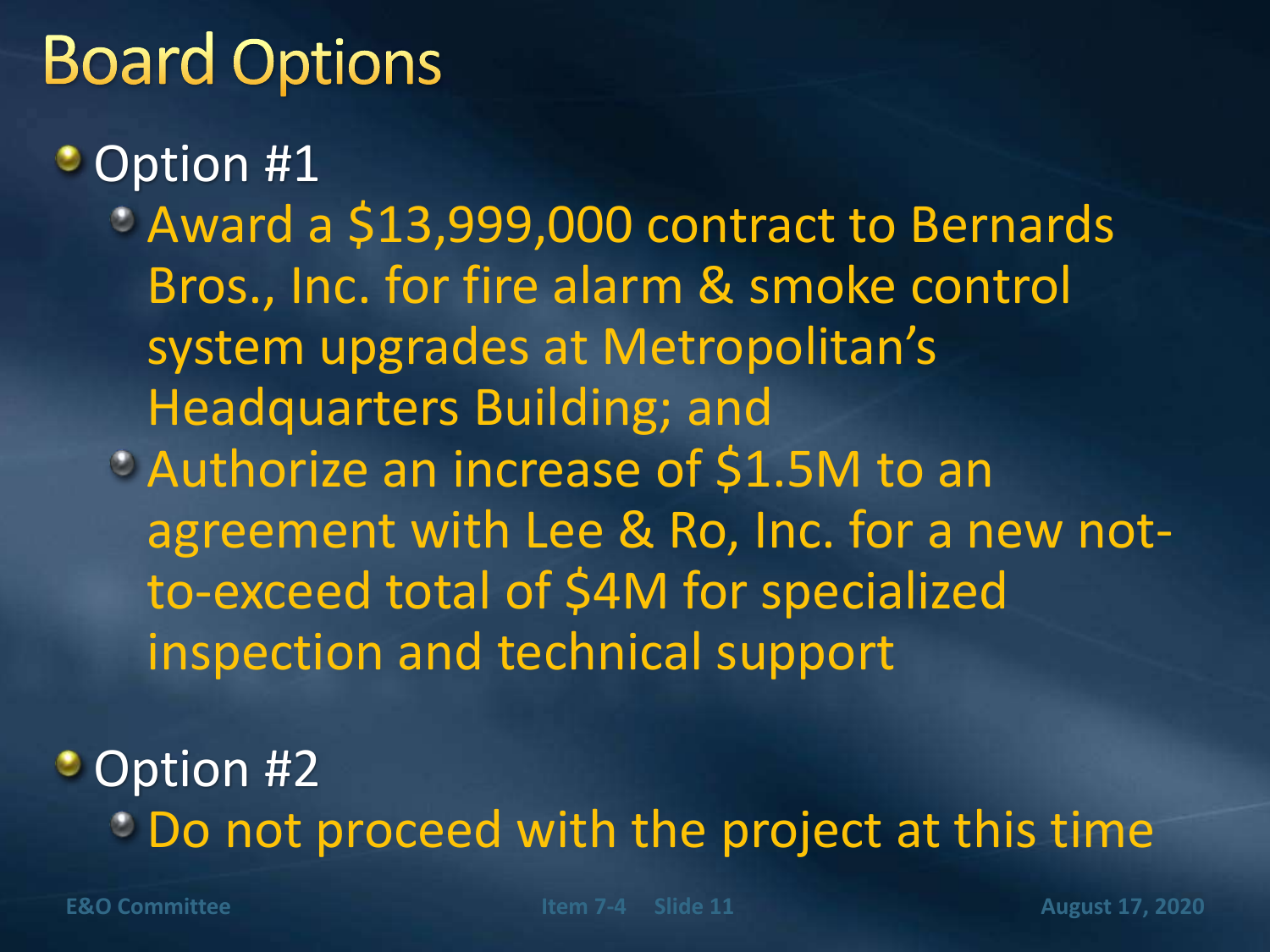## **Staff Recommendation**

### • Option #1